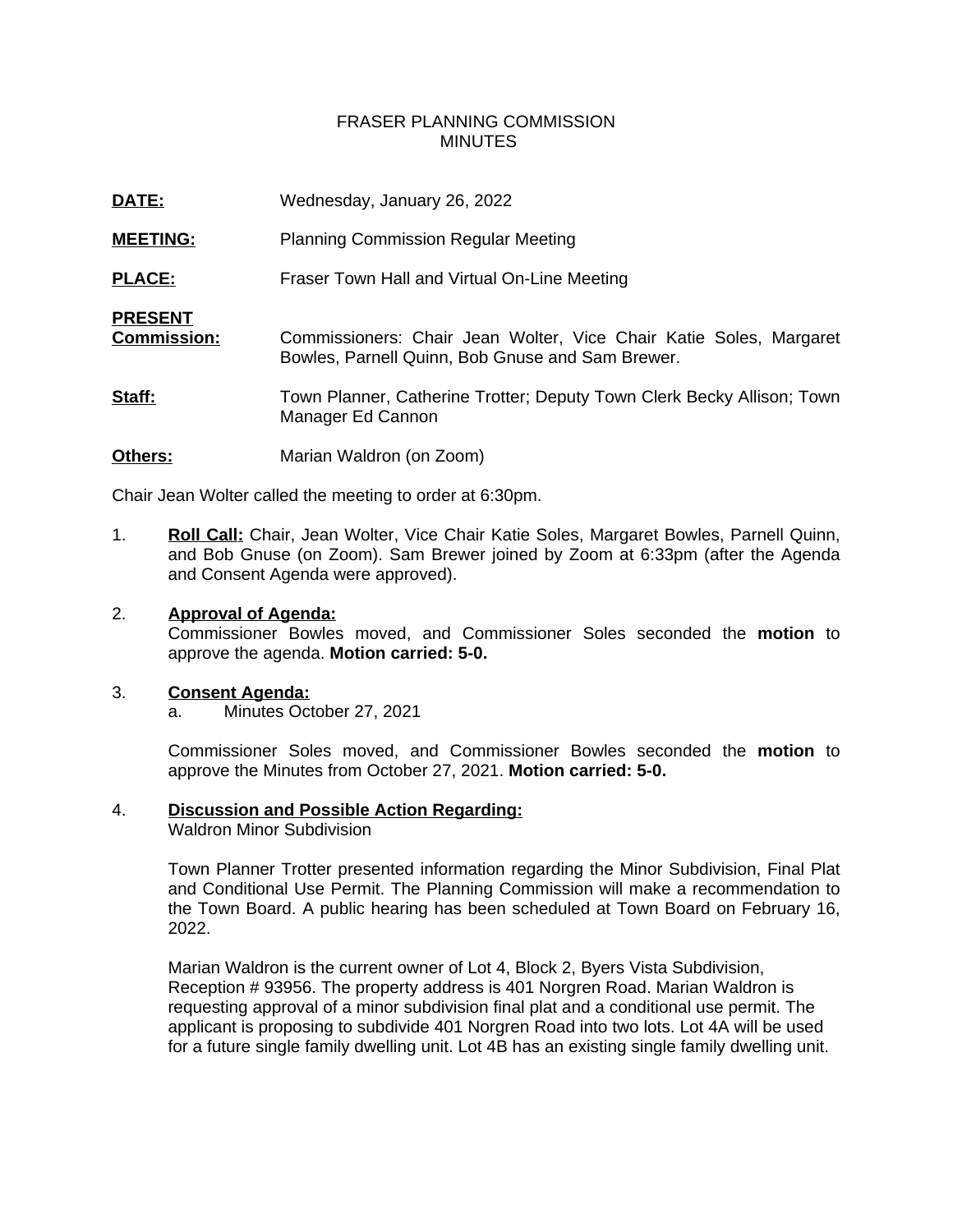Lot 4B meets the criteria for a stand-alone lot in the Low Density Multi-Family zoning district. The zoning district standards require a minimum lot area of 6000 SF for a singlefamily detached dwelling and 3000 SF per dwelling for a single-family attached or multiple-family dwelling and a minimum lot width of 50'. Lot 4B is 9213 SF with a lot width of 90.20'.

Lot 4A has a minimum lot area of 4612 SF and a minimum lot width of  $+/- 44'$ . Lot 4A meets the provisions delineated below:

Section 19-2-270 (d) of the Fraser Municipal Code allows that reduced lot size, width, setback and/or floor area for a residential dwelling may be permitted via a conditional use process in accordance with Section 19-2-120, *entitled Conditional use permits*, subject to the following provisions:

- 1. The minimum lot area may be reduced to two thousand five hundred (2,178) square feet, with a minimum lot width of twenty (20) feet, and a minimum side yard of five (5) feet.
- 2. The minimum floor area of the principal structure may be reduced to two hundred (200) feet.
- 3. No accessory dwelling unit (ADU) shall be allowed on the same lot.

The proposed buildable area of Lot 4A is 2000 SF. The narrative suggests that the proposed single-family dwelling on Lot 4A will be 1496 SF with a 440 SF two-car garage, 3 bedrooms, 3 bathrooms and will be a 2-story home. The proposed building footprint is 22' X 44' or approximately 968 SF. Building height is 35'. *No ADU shall be allowed on Lot 4A per Code.*

### Marian Waldron presented her ideas for the property.

Because of their special or unusual characteristics, conditional uses require review and evaluation so that they may be located properly with respect to their effects on surrounding properties. Before acting on a conditional use permit, the Planning Commission and Board of Trustees shall consider certain factors in regard to the proposed use. The Planning Commission considered these factors per the Code and felt this proposal meet the criteria.

Commissioner Soles motioned and Commissioner Gnuse seconded to approve Resolution 22-01-01. **Motion carried 6-0.**

# 5. **Other Business:**

Commissioner Soles attended a meeting for big picture sustainable planning efforts for Fraser Valley.

The Town needs to update their comprehensive plan, which was last done in 2010.

Town Manager Cannon updated the Commission on the purchase of Victoria Village. The Town made an offer of \$3,800,000, which was accepted by the sellers. Assistant Town Manager Michael Brack has submitted a grant which would cover 80 percent of the cost. The Town will know by February if they received the grant, with the grant money in hand by May.